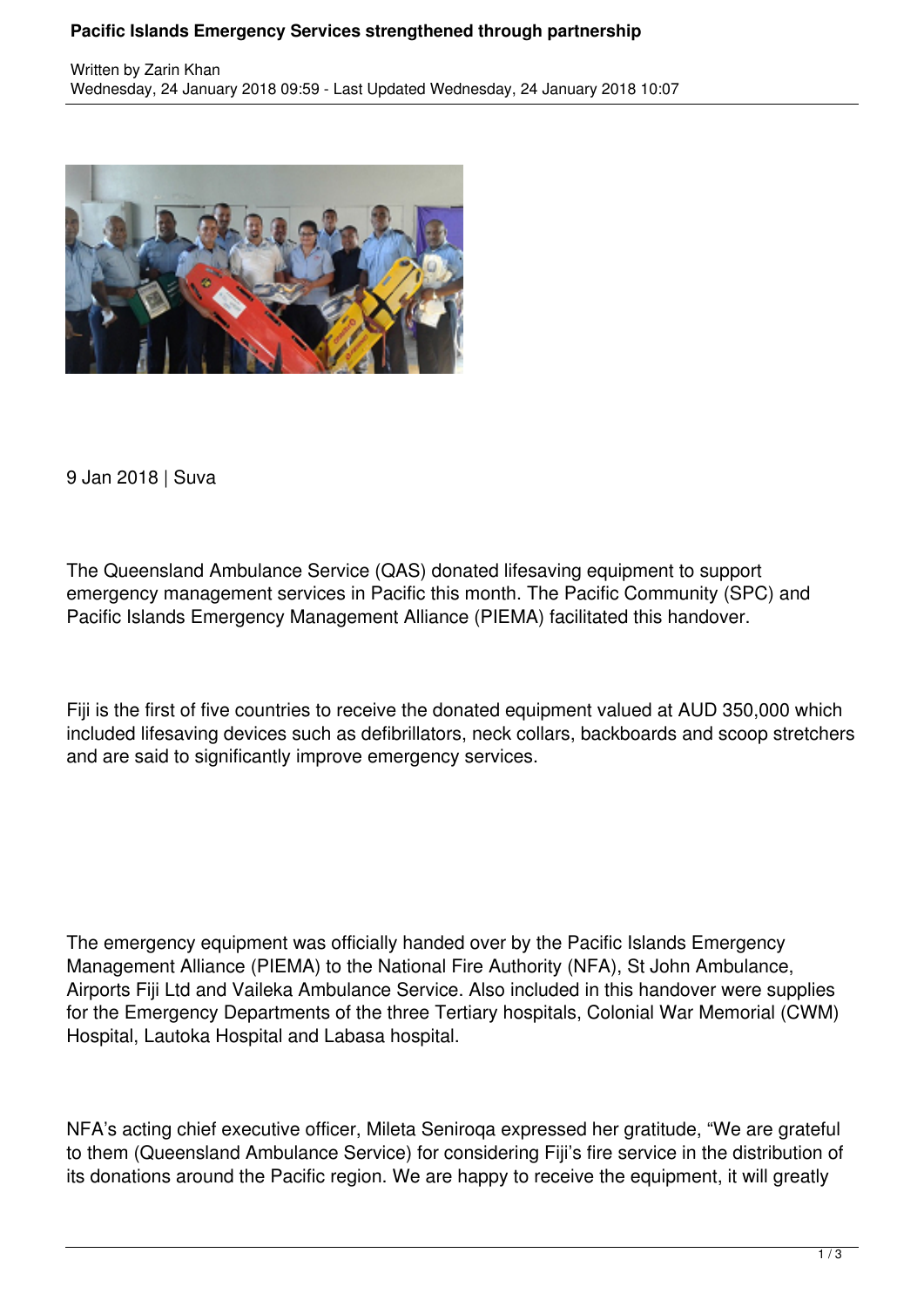## **Pacific Islands Emergency Services strengthened through partnership**

Written by Zarin Khan Wednesday, 24 January 2018 09:59 - Last Updated Wednesday, 24 January 2018 10:07

help in the efficient delivery of ambulance services to the public," she said.

This donation was made possible through the twinning programme coordinated by PIEMA, with the cost of transporting the items to the five Pacific Island countries funded by SPC's Building Safety and Resilience in the Pacific Project, funded by the European Union and ACP Group of States. The twinning arrangement pairs up emergency service providers within developing Pacific Island countries, like Fiji, with emergency service providers in developed countries such as Australia and New Zealand, with the aim of sharing knowledge on best practices to improve emergency response as well as equipment and resources. There are currently 10 formal agreements between Pacific Island countries and twinning partners and as a result of these arrangements, Pacific island countries benefit by not only improving their emergency services through capacity building but also through receiving quality emergency equipment to improve their capabilities.

'Since starting the twinning arrangement we've had experts come to Pacific Island countries to facilitate workshops to upskill first responders and we also had the opportunity to send selected first responders to attend training in Australia and New Zealand. Through this partnership, we hope to offer people in the Pacific the best emergency service, so that when a disaster strikes, we are fully prepared to respond in the best way with safety as our key priority.' PIEMA Officer Anthony Blake, said.

The partnership founded through PIEMA puts into practice Sustainable Development Goal number 17 which focuses on using partnerships to support and sustain development. PIEMA's core function is to monitor and co-ordinate partnerships between countries to ensure emergency service providers operating within the Pacific are prepared to adequately respond to any type of emergency.

Media Contact:

Vivita Matanimeke Communications Coordinator, Building Safety and Resilience in the Pacific Project | email: vivita.matanimeke@gmail.com | Mobile: 9361006